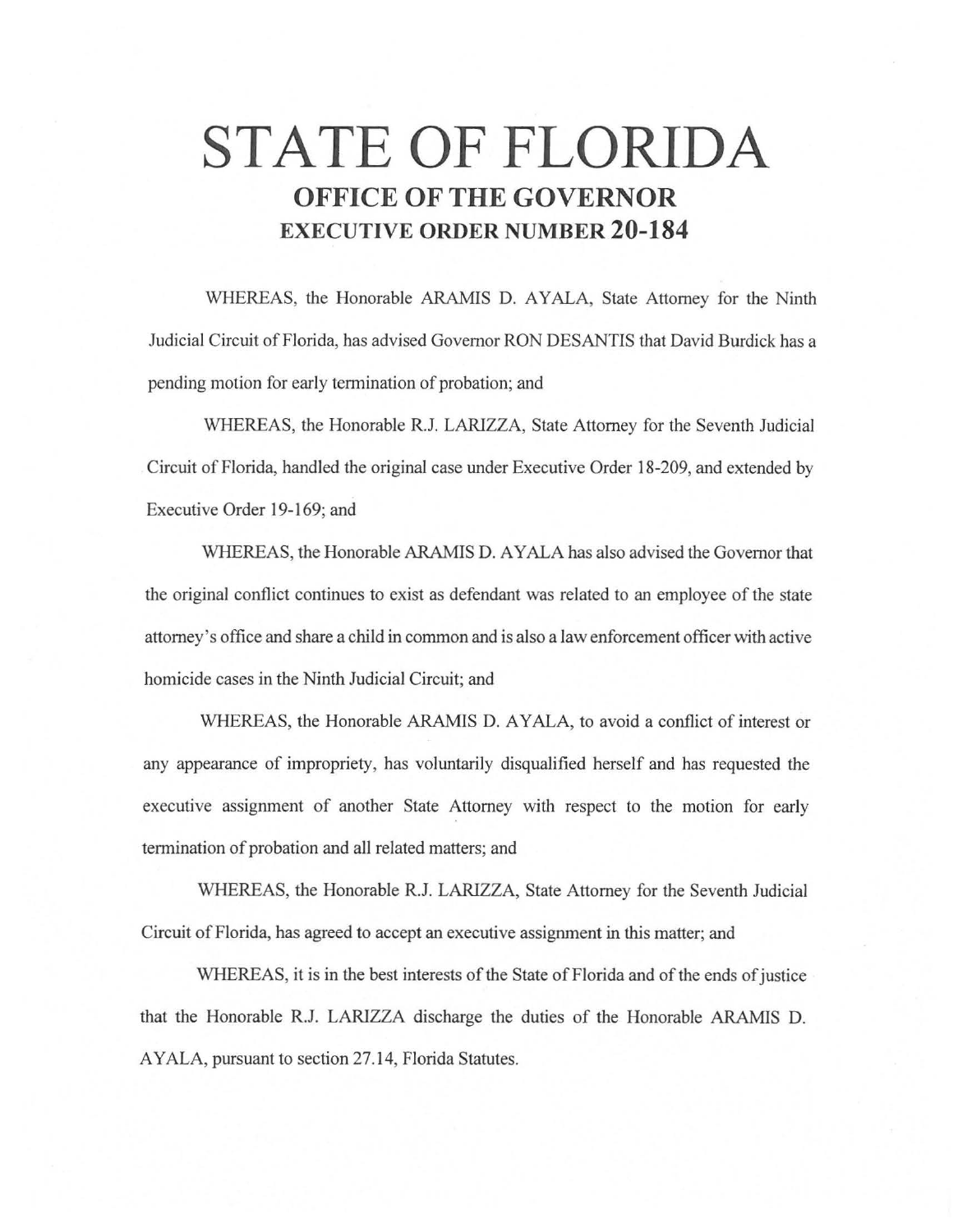NOW, THEREFORE, I, RON DESANTIS, Governor of Florida, in obedience to my solemn constitutional duty to "take care that the laws be faithfully executed," and pursuant to the Constitution and laws of the State of Florida, issue the foJlowing Executive Order, effective immediately:

## Section 1.

The Honorable R.J. LARIZZA, State Attorney for the Seventh Judicial Circuit of Florida, referred to as the "Assigned State Attorney," is assigned to discharge the duties of the Honorable ARAMIS D. AYALA, State Attorney for the Ninth Judicial Circuit of Florida, as they relate to the motion for early termination of probation and aJI matters related to David Burdick.

### Section 2.

The Assigned State Attorney or one or more Assistant State Attorneys and Investigators, who have been designated by the Assigned State Attorney, shall proceed immediately to the Ninth Judicial Circuit of Florida, and are vested with the authority to perform the duties prescribed herein.

### Section 3.

All residents of the Ninth Judicial Circuit are requested, and all public officials are directed, to cooperate and render whatever assistance is necessary to the Assigned State Attorney, so that justice may be served.

#### Section 4.

The period of this Executive Assignment shall be for one (1) year, to and including August 4, 2021.